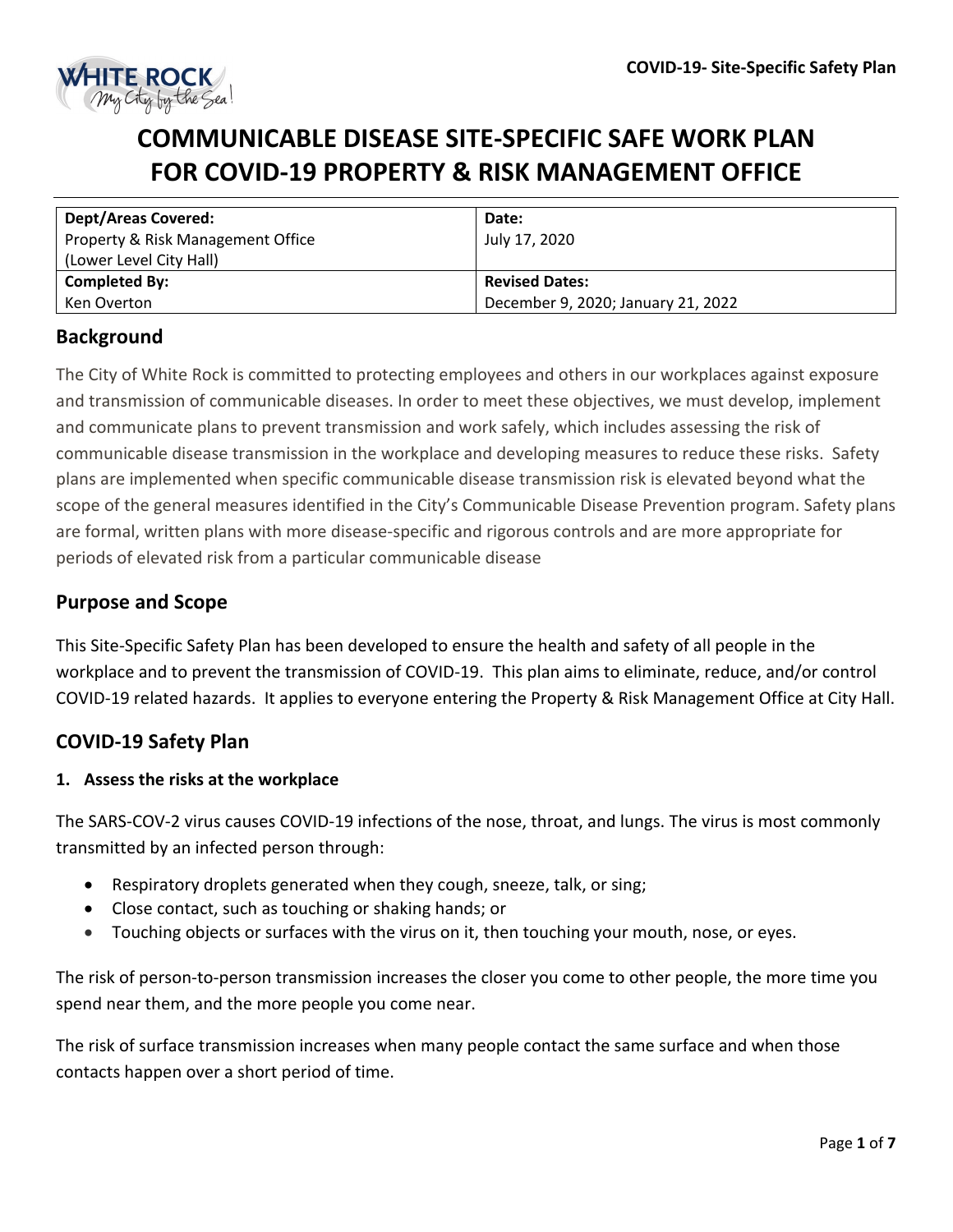

Risk Assessments conducted by Human Resources identify areas where there may be risks to the COVID-19 virus. A risk assessment supports the development of Safe Work Procedures, which mitigate the risk level of the potential exposure.

 $\Box$  Completed risk assessments are available in the public drive.

The principles used to conduct the risk assessment were based upon the Occupational Health and Safety Hierarchies; Elimination by Physical Distancing, Engineering Controls, Administration Controls or Personal Protective Equipment. All people interactions were reviewed for their risk level and their effective controls to reduce the risk; these actions would involve conducting City business with staff-to-staff, staff to public, and staff in commercial or residential settings. Each work task was assigned a risk level without controls in place, and subsequently the effective controls to mitigate the risk.

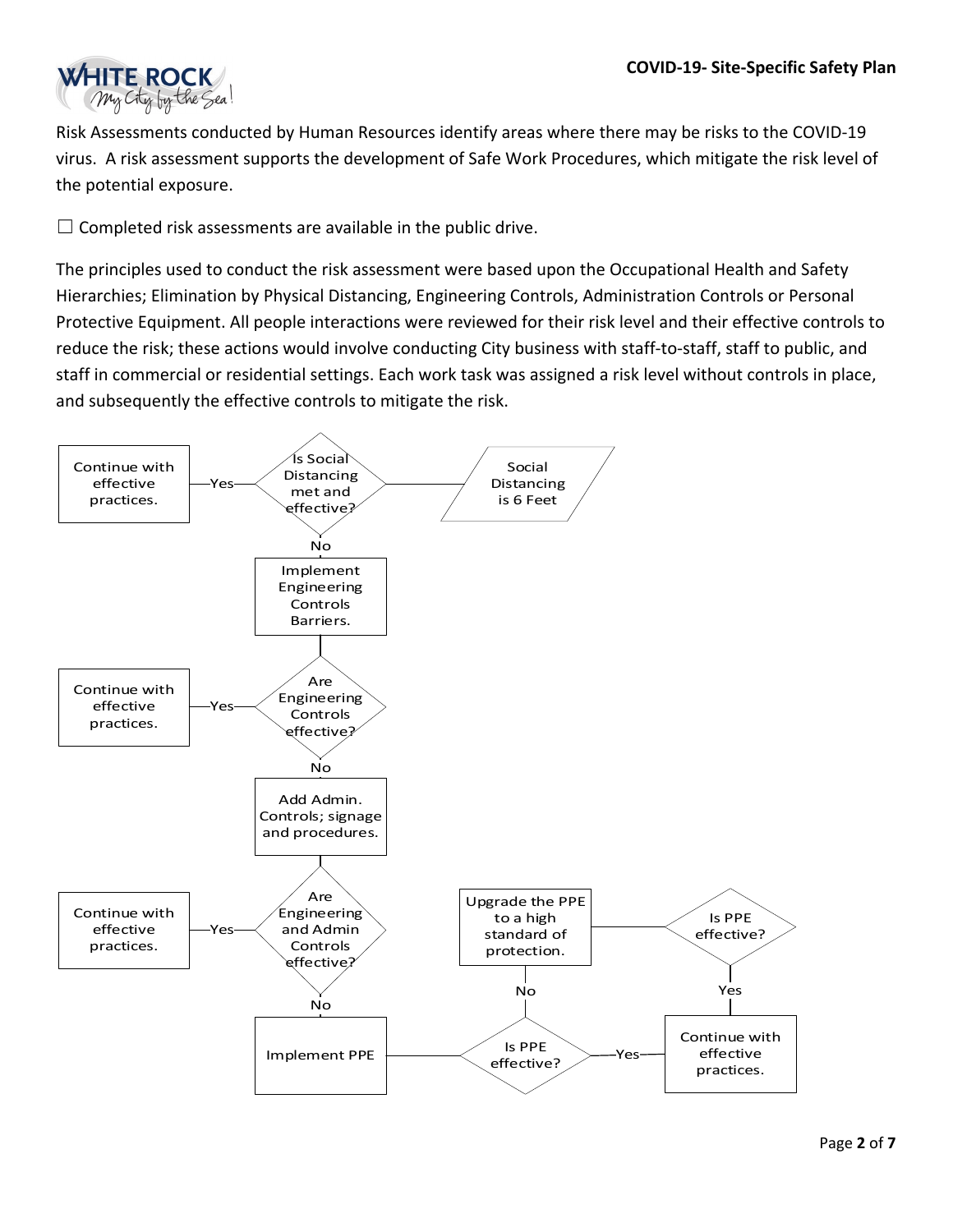

#### COVID-19 Exposure – Standard Risk Assessment Flow Chart

- Steps 1. Is it possible to Eliminate the exposure of COVID-19?
- 2. Are Engineering Controls effective? Example are Physical Barriers to prevent exposure.
- 3. Are Administrative Controls effective? Examples signage and procedures.
- 4. Are Personal Protective Equipment effective? Is the equipment correct for the tasks.

\*If "Yes" continue with effective practices.

\*If "No" continue with effective practices.

#### *Involve workers when assessing your workplace*

 $\boxtimes$  We have involved frontline workers, supervisors and local Joint health and safety committee

 $\boxtimes$  We have identified areas where people gather, such as break rooms, lobbies, meeting rooms.

 $\boxtimes$  We have identified job tasks and processes where workers are close to one another or members of the public. (workplace, vehicles etc.)

 $\boxtimes$  We have identified the tools, machinery and equipment workers share while working

 $\boxtimes$  We have identified surfaces that people touch often, such as doorknobs, elevator button, light switches etc.

#### *2.* **Implement Measures (Controls) To Reduce Risk**

To reduce the risk of the virus spreading, the following protocols may need to be implemented to protect against the risk of COVID-19.

*Elimination Measures- Limit the number of people at the workplace and maintaining physical distance:* 

- $\boxtimes$  Establish and post Occupancy limits (to ensure physical distancing is maintained)
- $\boxtimes$  Staff working from home or remotely when possible,
- $\boxtimes$  Limiting, reducing, or prohibiting visitors
- $\boxtimes$  Reducing in-person meetings, training etc.
- $\boxtimes$  Restrict travel between offices or work locations to critical business functions.
- $\boxtimes$  Promote online/virtual service delivery to residents
- $\boxtimes$  Identifying and establishing a maximum number of people for common areas such as break rooms,

meeting rooms, washrooms, elevators, etc. and posting Occupancy limits for common areas, offices etc.  $\boxtimes$  Implement measures to keep workers and others at least 2 meters apart, wherever possible.

#### *Engineering Measures – Barriers and partitions*

# N/A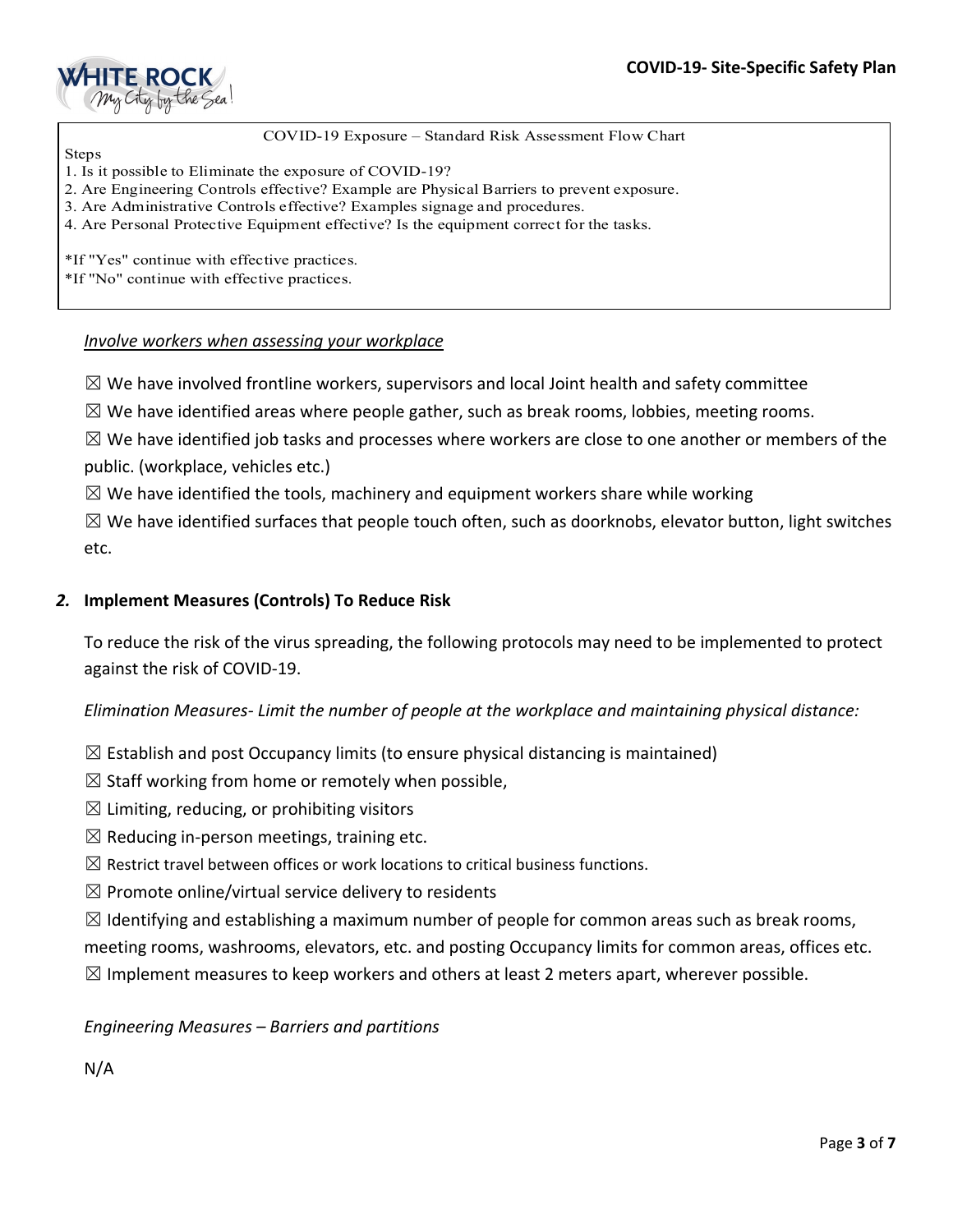

*Administration Measures – Rules & Guidelines*

 $\boxtimes$  Staff have been informed to not come to work when sick (staff with communicable diseases procedure)

 $\boxtimes$  Maintain a minimum of 2 meters (6 ft) from others.

 $\boxtimes$  Encouraging staff to regularly wash their hands through crew talks and signage (post signage on hand hygiene in common areas such as break room, washrooms, etc. .

 $\boxtimes$  Encouraging and posting signage on how to cover coughs and sneezes.

 $\boxtimes$  Passive screening for visitors (signage posted outside of the building asking those with COVID-19 symptoms to not enter)

 $\boxtimes$  Encouraging staff to wipe down equipment after use

 $\boxtimes$  Posting signs to identify areas of high traffic. Stop, yield, or one-way directional arrows may assist in maintaining physical distance.

 $\boxtimes$  Encouraging staff to move aside and yield if they see another worker or visitor walking in their direction

 $\boxtimes$  Allow communal doors to remain open throughout the workday to reduce contact with door handles

 $\boxtimes$  Distancing the tables in lunchrooms, limiting the number of chairs, placing "x's" on tables where people should not sit

 $\boxtimes$  Instruct workers to use their own equipment, such as pens, staplers, headsets, and computers

 $\boxtimes$  Display signage on external doors reminding staff and the public not to enter if they are experiencing any COVID-like symptoms.

 $\boxtimes$  Display cleaning and disinfection procedures/Instructions near the department/area's cleaning supply stations and common areas.

 $\boxtimes$  Train staff on safety measures, procedures, physical distancing, hygiene practices, monitoring and reporting illness etc. and keep records of that training. On a regular basis, all employees must participate in COVID-19 training and education (e.g. toolbox talks, pandemic awareness training, on-the-job training etc.).

 $\boxtimes$  Ensure that workers can raise safety concerns. This should start with their supervisor and may include your joint health and safety committee.

## *Personal Protective Equipment (PPE)*

Personal protective equipment is the last line of defense against a hazard and is one additional measure that can be taken as part of a layer approach to prevent transmission. Personal protective equipment may include non-medical masks, medical masks, N95 masks (respirators), gloves, eye protective and/or an apron or disposable coverall.

 $\boxtimes$  Implement policy on the use of masks that is appropriate to the workplace and meets or exceeds orders and/or guidance from the Provincial Health Officer

 $\boxtimes$  Masks are selected and used properly, signage is available for workers on using masks correctly, and they have been told how to properly use a mask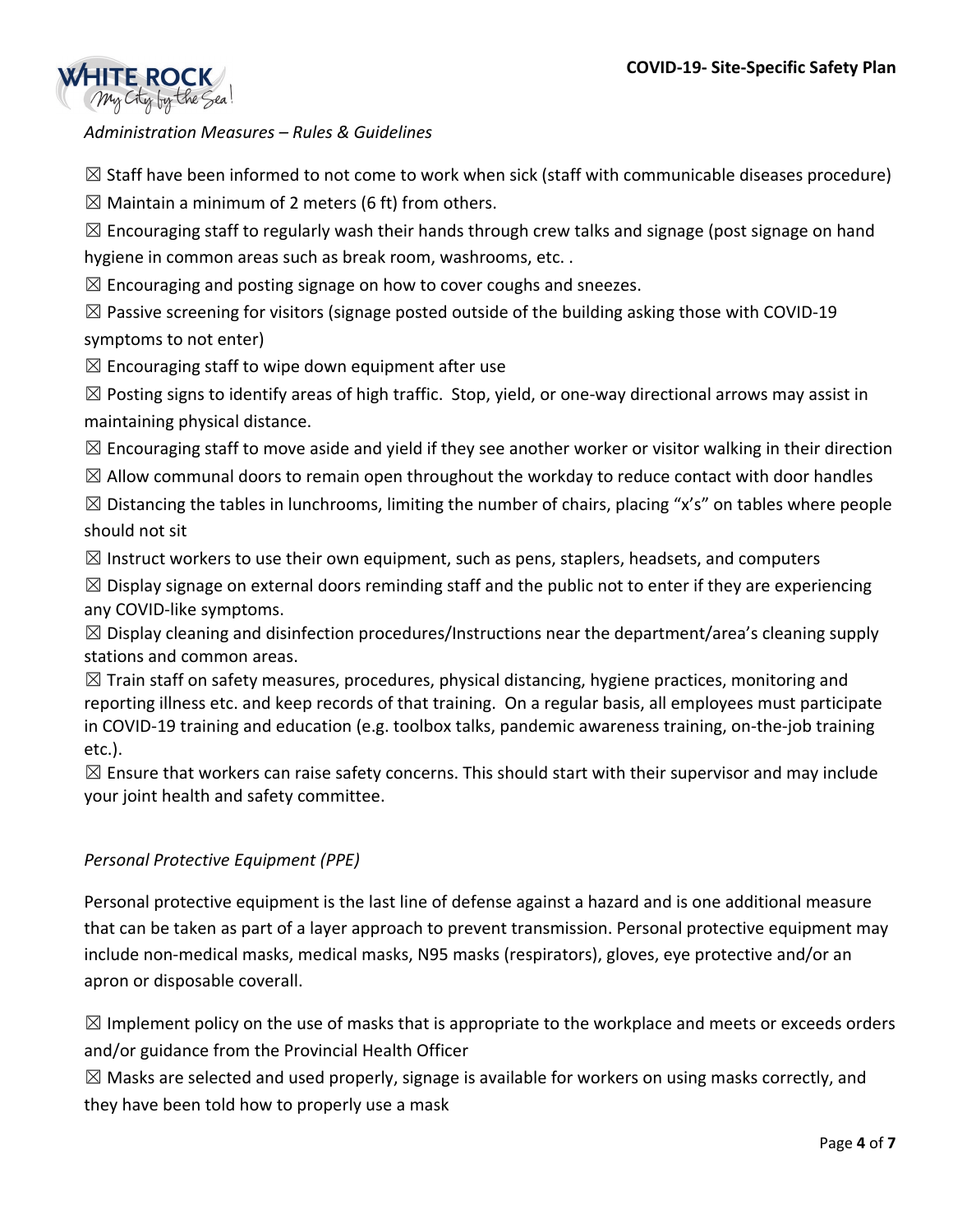

## *Cleaning & Hygiene Protocols*

 $\boxtimes$  Ensure adequate cleaning supplies (e.g. hand soap or hand sanitizer, trash cans, disinfectant solution, paper towels or wipes, etc.) are available.

 $\boxtimes$  Ensure workstations, counters, and common high-touch surfaces are cleaned at least twice per day (e.g. door knobs, light switches, counter tops, phones, staplers, armrests, cabinet doors, calculators, keyboards, mouse, monitors, photocopiers etc.). Follow manufacturer instructions, and WHMIS requirements for cleaning products.

 $\boxtimes$  Ensure meeting rooms are stocked with cleaning supplies and hand sanitizer when used.

 $\boxtimes$  Wipe down any shared areas (e.g. workstations, meeting rooms, chairs) with disinfect before and after each use.

 $\boxtimes$  Identify, provide, and show location of cleaning products and when and how they will be used.

 $\boxtimes$  Review and update WHMIS training and procedures, as necessary

### **3. Developing Plans, Practices and Procedures**

The following policies and guidelines are in place in order to prevent the spread of COVID-19:

 $\boxtimes$  Vaccination Policies in place to support workers receiving COVID-19 vaccinations

☒ *Proof of Vaccination Policy* communicated to staff- Staff who must enter RCMP detachment policy

effective November 15, 2022, City-wide policy effective February 14, 2022

 $\boxtimes$  Interim Employment Policy

☒ *Staff with Communicable Disease Symptoms* Procedure

☒ Workers who are working from home are to adhere to *the Interim Telecommuting Guide & Remote Access Policy*.

 $\boxtimes$  Relevant Safe Work Procedures and Practices are available in the public drive, wave and/or posted in the workplace

☒ First Aid attendants are familiar with *OFAA protocols* for use during COVID-19

 $\boxtimes$  All workers, including those working from home, who work alone, use the SafetyLine Person-check system, and follow all working alone requirements and safe work practices

 $\boxtimes$  Ensure workers have the training and strategies required to address the risk of violence that may arise, especially due to enforcement of COVID protocols. Violence prevention program is in place at your location

## **4. Communication and Training of Plans**

Signage is posted outside of the facility indicating who is restricted from entering the premises, including visitors and workers with symptoms. Additional signage required to communicate safety protocols and promoting physical distancing will be posted throughout the facility, for example, handwashing/sanitizing, occupancy limits, mask requirements etc.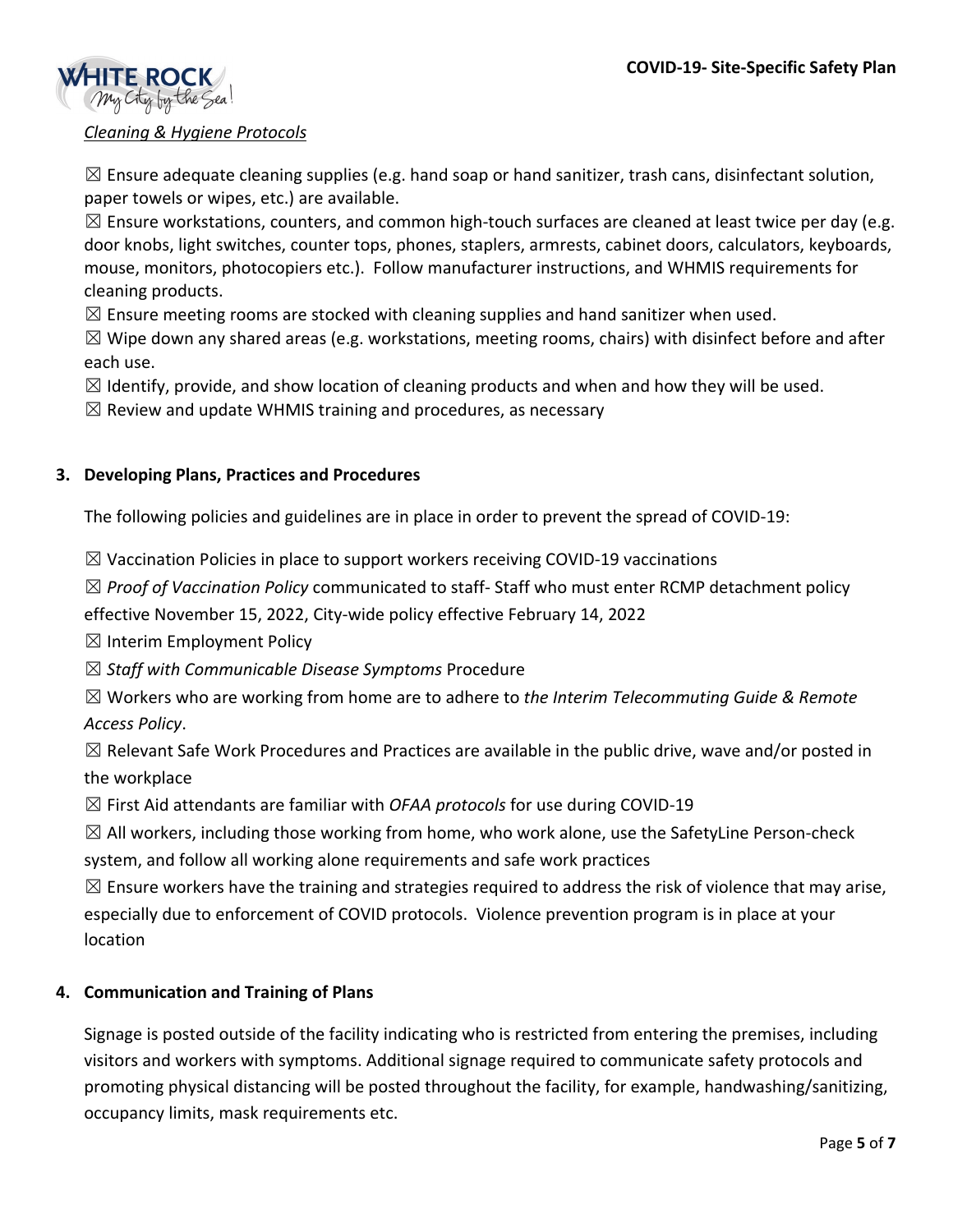

Managers/Supervisors will communicate and train staff on their Area / Group Specific Plans as well as applicable COVID-19 pandemic hazards/risk information, control measures, (e.g. policies, practices, and procedures) and other COVID safety requirements, including:

- $\boxtimes$  The City's online COVID-19 training course
- $\boxtimes$  Interim Employment Policy.
- $\boxtimes$  Safety Plan.
- $\boxtimes$  Risk Assessment (Contents).

 $\boxtimes$  How to address people in the workplace not following safety measures (e.g. physical distancing or entering the facility with symptoms).

- $\boxtimes$  Changes to physical layouts/work activities.
- $\boxtimes$  Personal Protective Equipment (P.P.E.) required and How to use.
- $\boxtimes$  The risk of exposure to COVID-19, and the signs, symptoms and transmission routes of the disease.
- $\boxtimes$  Exposure Control Safety Plan (Contents and Requirements).
- $\boxtimes$  Location of washing facilities, including dispensing stations for alcohol-based hand rubs.
- $\boxtimes$  How to report an absence, exposure to, or symptoms of COVID-19.
- $\boxtimes$  How to stay informed of COVID Info
- $\boxtimes$  Site specific Prevention and Control Measures

Safety Plans will be posted at entrances, on the Wave, the City website and other areas within the workplace as necessary. Copies of all areas will be available on the public drive.

\*Managers/Supervisor will complete regular safety talks/toolbox talks and update their staff on the latest information and requirements. Staff will review the information posted on the Wave on a regular basis to stay up-to-date. *The Prevention and Control Measures- City-Wide Guidance* for Managers document has a listing of additional Posters, Education and Signage we will follow.

## **5. Monitoring the Workplace and Updating Plans as Necessary**

As the situation, risk level, information, guidance, and orders change frequently, changes will be made to the Safety Plan and managers will ensure that staff are informed. Workers can raise safety concerns with their supervisors and through a joint health and safety committees.

If you identify a new area of concern, or if it seems like something isn't working, take steps to update policies, procedures and practices. Involve workers in the process.

 $\boxtimes$  Plan in place to monitor risks, and updates are completed as necessary

 $\boxtimes$  Supervisors/Managers monitor workers and the workplace to ensure polices and procedures are being followed. The Manager COVID-19 Protocols Worksite Inspection Checklist can be utilized to document and communicate this information.